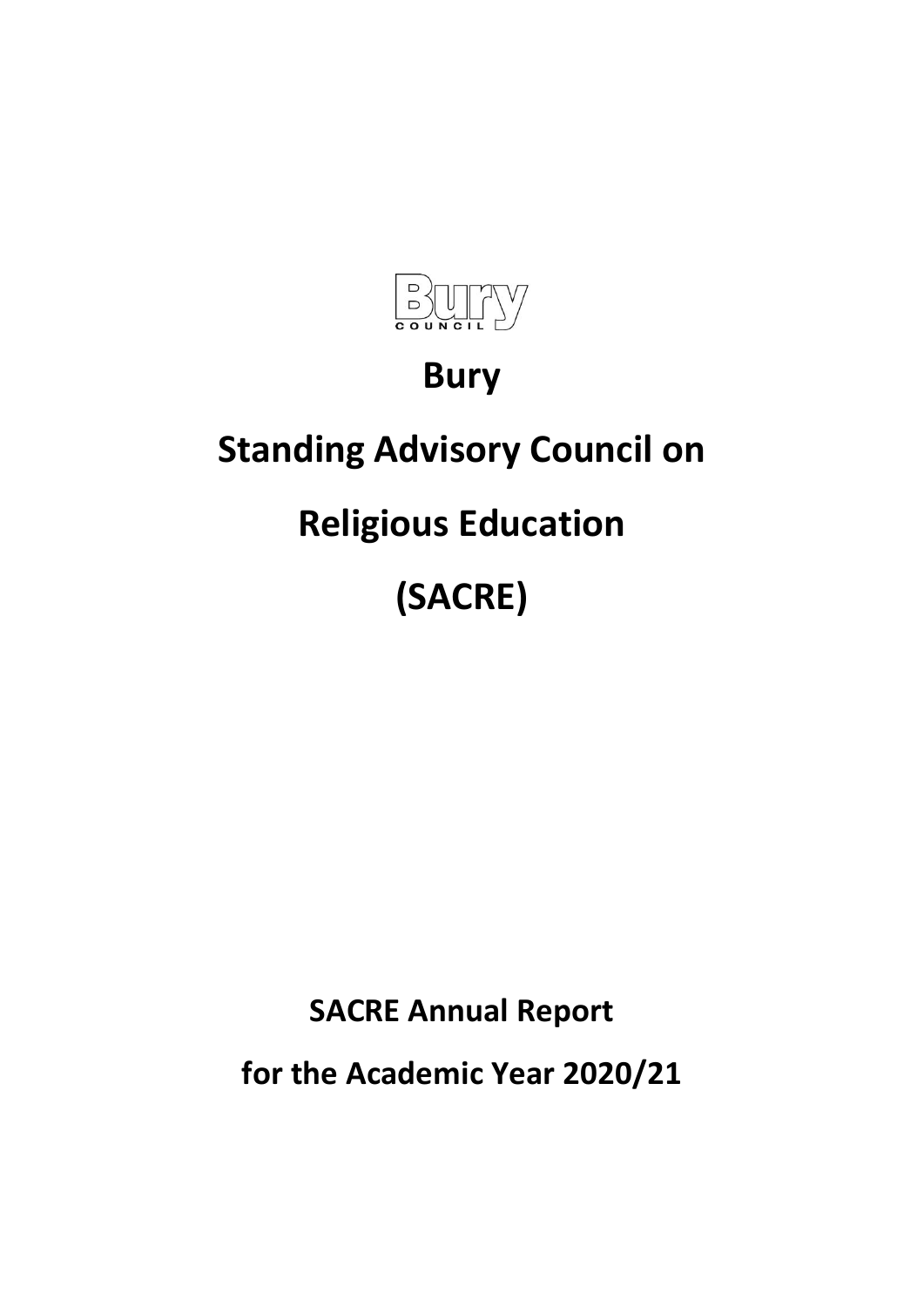## **Bury SACRE Annual Report 2020-2021**

## **1 Overview**

The Standing Advisory Council on Religious Education (SACRE) is a statutory body set up to advise the Local Authority on matters related to religious education and collective worship. Its members are drawn from teachers, Local Authority representatives including Councillors, faith representatives from the Church of England and a range of Christian denominations, and representatives from other religious and non-religious groups represented in the region.

SACRE's key functions include monitoring the provision and quality of RE, and providing advice and support on the effective teaching of RE in accordance with the agreed syllabus. This includes advice on methods of teaching, choice of teaching material and provision of teacher training. This is primarily done through the review and implementation of the locally agreed syllabus, a process which is required every five years. This is followed by on-going monitoring of its effectiveness in the light of changing national education policy.

Bury Council supports SACRE with an annual budget that covers the cost of the support from RE Today Services, including provision for termly support via network groups and webinars. Plans are in place for annual conferences to support schools with the most up to date and inspiring teaching and learning ideas.

The Local Authority officer is Paul Cooke, Strategic Lead (Education Services).

SACRE met four times in 2020-2021, all online; three meetings also included the Agreed Syllabus Conference:

- 30 September 2020 Agreed Syllabus Conference/SACRE
- 16 November 2020 Agreed Syllabus Conference/SACRE
- 8 February 2021 Agreed Syllabus Conference/SACRE
- 26 April 2021 SACRE

### **2 Supporting RE in Bury: background**

Bury SACRE has a long history of support for RE. Over the years it has had RE advisors, both from Manchester Diocese and Bury LA, and is an active SACRE who supported the development of the agreed syllabus 2007 and the subsequent support, via network groups and teacher training. More recently the SACRE has been enhanced by a renewed membership and has also been supported very effectively by the local authority in providing both financial and officer support for the members. In 2020 a concerted effort was made by the local authority to address the need for a new agreed syllabus and to acquire RE advisory support.

In March 2020, the local authority requested advice from RE Today services, who advised on the syllabus and offered two syllabus models in order to support schools with a new direction as soon as possible. Consultations were planned with schools, and these were held online, with the onset of the COVID pandemic.

## **3 Agreed Syllabus for RE 2021-2026**

After extensive discussions and consultations, the Agreed Syllabus Conference opted for a syllabus that incorporated the Understanding Christianity resource, in order to encourage consistency across the local schools, many of whom were already using the resource.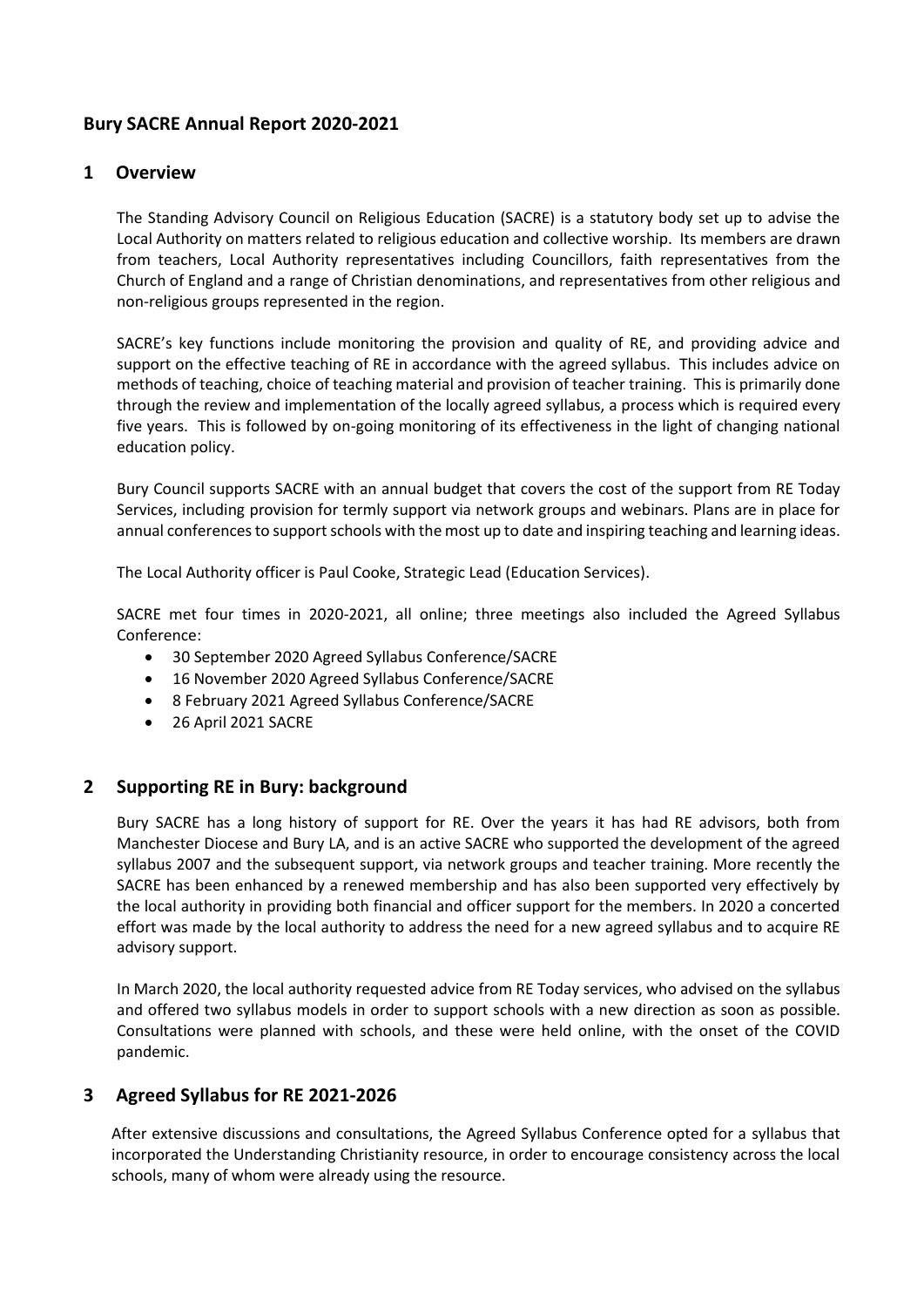The Local Authority supported the process with funding to provide licences for all schools in the Borough, including academies, to encourage this consistency in approach. It also supported schools in purchasing a support scheme of work and training for schools in the Understanding Christianity resource.

Two syllabus launches were held online:

- Primary: 10 June 2021
- Secondary: 21 June 2021

The revised agreed syllabus was distributed to schools in the summer term 2021, along with access to recordings of the online launch sessions, the scheme of work and support resources.

## **4 Support for teachers: conference launches**

#### **Primary syllabus launch conference 2021**

The launch was held online on 10 June 2021. 46 teachers attended from 30 schools. The conference supported schools in implementing the new agreed syllabus. It was led by Fiona Moss and Stephen Pett, national advisers from RE Today, and the sessions covered the following essential introduction to the new syllabus and how to use it:

- Intent: introducing the syllabus
- Implementation: teaching and learning ideas
- Impact: curriculum and assessment

A small number of evaluation forms were returned (12). 100% of teachers who returned forms rated the conference as excellent value. The following feedback comments were made:

- *I found it really helpful and inspiring. It kept my attention all day despite being on a screen!*
- *Thank you, a really useful day allowing me to really begin to think about our school journey using the new syllabus. Some really amazing documents have been written and I have already begun to produce our school long term plan.*
- *This new curriculum seems fresh and relevant.*
- *Very useful and informative. I enjoyed the breakout room sessions as they helped to share ideas and meet other teachers. Nice change for a virtual meeting.*
- *Really useful thank you, covered many aspects of both teaching and coordinating RE in school*
- *Huge thanks - the examples used were excellent. The training and materials are very inspiring and the children will love learning through these materials!*
- *It was good to have some clear direction on what we should be doing for RE in Bury.*
- *Great ideas! The resources for religions other than Christianity will be especially useful.*
- *A comprehensive exploration of the new agreed syllabus - thank you*
- *Very informative and covered everything I wanted to know*

Teachers were asked for their initial response to the new syllabus. Representative comments include:

- *I'm impressed at how user-friendly it looks. I'm also struck by how it encourages debate about personal beliefs- encourages this to be taught so children learn how to debate sensitively without causing upset.*
- *The new syllabus looks very detailed for the teaching RE. The idea of embedding non-religious and worldwide views is needed for children in this present climate.*
- *The syllabus is really comprehensive and feels fresh and new, I'm excited to start using in school*
- *I like particularly how at the end of each year group you are looking at the similarities and differences – this is what our scheme was lacking!*

Teachers also gave extensive comments on what they were now planning to do, in response to the new syllabus. Most were planning to meet together to share with colleagues, to consider long term planning and assessment, in particular in relation to Ofsted thinking around coherent curriculum planning.